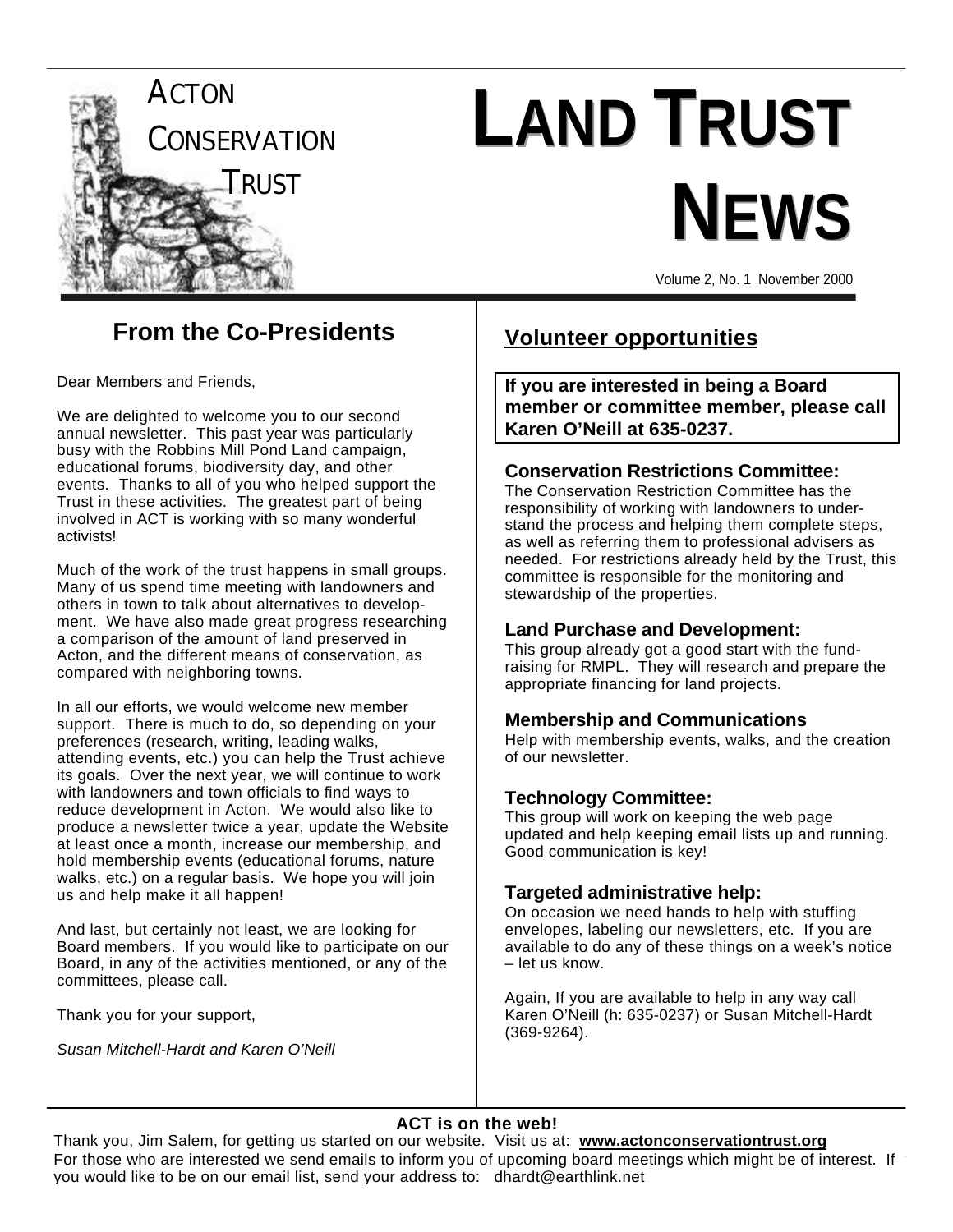#### **EDUCATIONAL FORUM**

### *Conservation Restrictions and Gifts of Land*

On Thursday, Oct. 19th, The Acton Conservation Trust held its  $3<sup>rd</sup>$  public educational forum. David Hardt, an experienced student of the Conservation Restriction process, and ACT Board member, addressed approximately 20 - 25 people in a 2- hour session.

David pointed out that conservation restrictions are a permanent means to protect open space from future development. Unlike deeds, a conservation restriction stays with the property forever and cannot be modified easily by future owners. Obtaining a permanent conservation restriction (CR) on the land is one of the most powerful means of preserving open space for the landowner without giving up title.

By donating a conservation restriction to a conservation agency or a non-profit land trust, a landowner retains full ownership, but donates the future development rights. Such a donation can qualify as a tax-deductible gift and potentially reduce future income taxes for the landowner. A conservation restriction is one of the best ways to protect property while retaining ownership.

By contrast, a gift of land transfers the title to a land trust, and the donor no longer has any transferable ownership rights. The land trust must then hold the land in conservation in perpetuity and may not sell the land or use it for any purpose other than conservation. They may or may not allow public access to the land.

In both cases, if the land has well established economic value, the original owner is entitled to treat the CR or the gift as a charitable donation to the nonprofit land trust. As a result they can use this donation, spread over as many as 6 years, to reduce their federal income taxes. In some cases a reduction in state taxes is also possible. With the CR, the land has lost market value, and adjustment in the local tax appraisal may also be appropriate. In the case of a gift, the donated land is, of course, no longer taxable to the donor.

Perhaps of greater importance, the CR or gift reduces the potential estate tax burden for the landowner's heirs. In many cases this allows the heirs to retain the land rather than having to sell to pay inheritance taxes.

Conservation restrictions are in wide use in our neighboring towns, with Westford, Carlisle, and Concord all having over 200 acres permanently protected this way. Acton Conservation Trust (as well as other land trusts) can work with landowners to review the conservation value of their land and the details of conservation restrictions.

## **The Robbins Mill Pond Land Project in Review**

As you all know, the Trust worked for over two years to create an opportunity for the Town of Acton to purchase a 239 acre property abutting Robbins Mill Pond in North Acton. While our efforts were unsuccessful, there were many lessons learned. Without a doubt, this was the biggest and most difficult project we have undertaken. The words of Winston Churchill come to mind: *"Success is never final, failure is never fatal. Courage is the only thing."*

Looking back, we see that this campaign did represent what a land trust is meant to do:

- Learn about where potential development is likely to occur.
- Meet with landowners and/or town officials to discuss alternatives to build-out. These could include a tax deductible gift of land, bargain sale, conservation restriction, limited development, etc.
- Work with the landowner to determine the best option for both conservation and the landowner, and if appropriate, present those options to the town.

Should we have pursued the RMPL land and presented it to the town? Absolutely yes. We exist to look for these conservation opportunities and to try and find ways to bring the opportunities to the town. Did we need to work with the Trust for Public Land (TPL)? Again, yes. We are a small volunteer organization and the landowner did not want to negotiate with anyone but TPL. Price? Although the price seemed high in absolute terms, it was very much in line with land purchases in Acton and surrounding towns driven by the market and the zoning for that land, as well as the proven development potential.

We also took the initiative with the landowner in trying to include recreation fields in the purchase. As citizens in town, we were well aware of the need for fields and felt a parcel of this size could help.

It was a lot of money to ask taxpayers to approve, and it was rewarding that we got as much support as we did. In hindsight, we believe we should have countered the opposing views more forcefully during the override campaign. The opposition communicated in such a ways as to create uncertainly and doubt in the voters' minds, and we believe we could have resolved much of that doubt had we acted more aggressively.

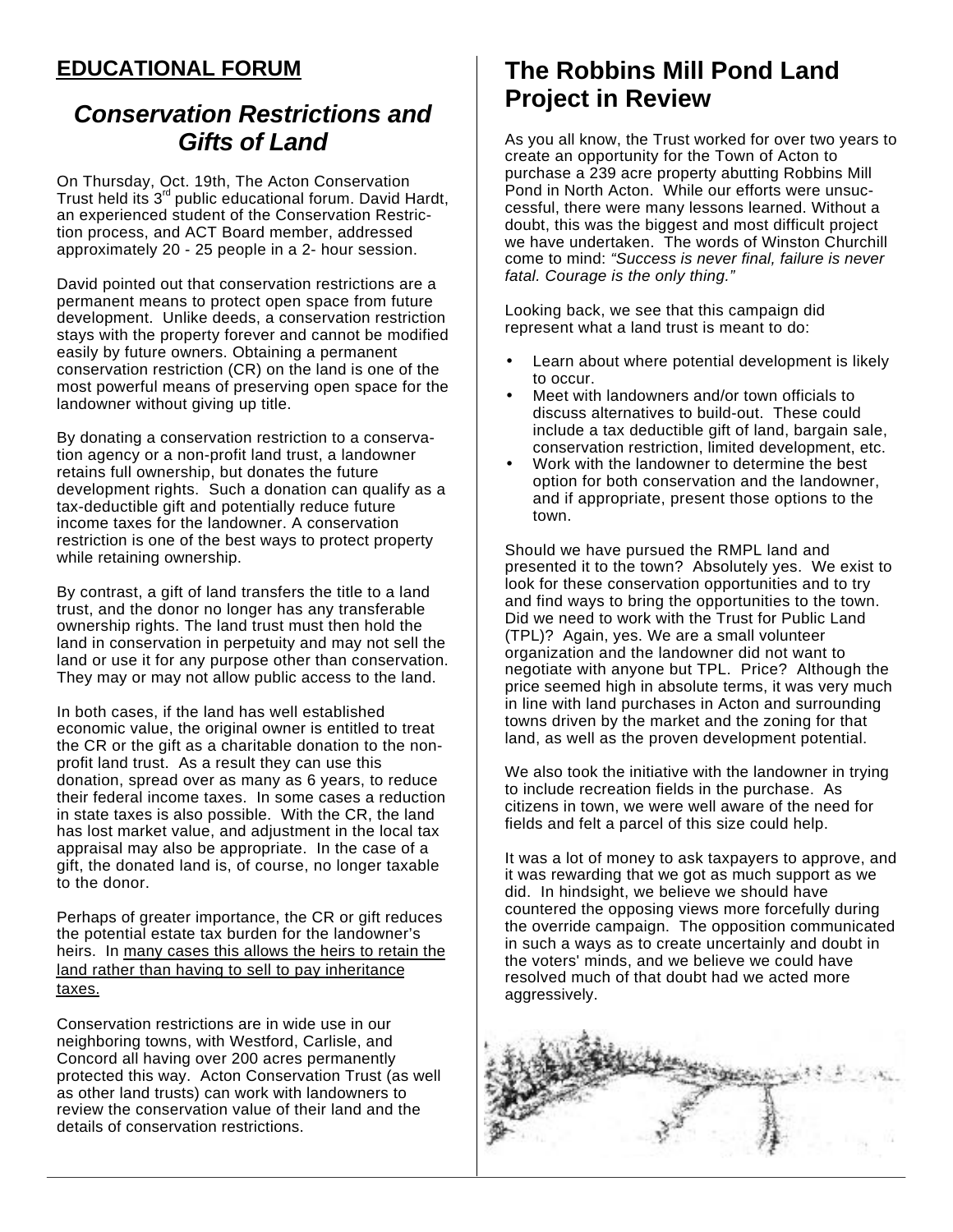## **Current Status of the Robbins Mill Pond Land**

Sometime soon, it is expected that the owner will submit a plan for a cluster development of over 100 houses (with the required 60% undeveloped land distributed about the property) and with distributed septic systems. He may also submit a 70+ lot standard subdivision. (70 being the maximum number of lots that could be envisioned without clustering, owing to topography, wetland limitations and other factors).

Contrary to the position taken by the opposition, after the vote the owner filed the paperwork to remove the land from Chapter 61. The net effect is the Town no longer has any right of first refusal, and will *not* have another opportunity to purchase the land.

Finally, the alternative open parcel that was suggested by the opposition for conservation, the Palmer land, is now under agreement for development as a golf course and 10 - 12 luxury houses and thus will not be under consideration for purchase by the Town.

We continue to monitor developments on the land, and stand ready to act if another opportunity presents itself.

#### **More Acton Land Falls to Major Development**

Development pressures continued unabated this year, and two other notable properties in addition to the Robbins Mill Land are well along the way to intensive development.

As noted above, the Palmer land, a parcel of over 130 acres behind the Acton Woods Plaza is under agreement with a developer for an 18 hole private golf course and potential luxury houses as well. This is a beautiful piece of land abutting the large Conant land parcel and reaching nearly as far west as Nagog Pond. It appears that a combination of the current economic climate along with threats of re-zoning to either commercial /industrial or possible down zoning all encouraged this sale. Whatever the reason, it appears that it will no longer be possible to follow the Acton Open Space Plan's recommendation that this land be targeted for preservation.

Although far smaller at 16 acres, the DiDuca land on 2A was, until last year, one of the last remaining farms in Acton. The owners have entered into an agreement with a commercial developer to have an 80,000 sq. ft. shopping mall built on the property. This property was under Chapter 61A agricultural land tax status, and thus the Town was indeed given a right of first refusal to purchase it. However, as often happens with such rights, the offer that was to be

matched had numerous contingencies that made it very difficult for the Town to know the exact cost or terms of the sale. In addition, the price was prohibitively high (over \$3M). Thus, the Board of Selectmen did not exercise this right and the development plans are moving forward

It is poignant to note that with the three parcels discussed above, *Acton is in the process of losing more than 360 acres of space that was specifically targeted for preservation just 5 year ago*. Despite the apparent protections of Chapter 61 and Chapter 61a, it has not proven easy to mount a campaign to preserve land, and instead seems far easier to let it be developed. Note also that at the same time, we are all faced with the consequences of unchecked development: large bonds for schools, fire and police stations and sewers.

#### **ACT Supports New Land Conservation Guide**

The Board has voted to provide support for the Land Stewardship Committee to update and improve the Guide to Conservation Land. The Land Stewardship Committee was created by the Town Conservation Commission several years ago to organize and encourage volunteers to maintain and improve trails on town conservation land. Since being formed, the Stewards have done a fantastic job of improving access to the existing trails, and creating new trails. The new Land Guide promises to be a tour de force, and ACT is delighted to be able to help.

## **Biodiversity Day**

On June 9 - 11, over 25 amateur and professional naturalists in Acton, joined 5 nature walks to identify over 300 species of plants, reptiles, amphibians, birds and mammals in Acton. These walks were jointly

managed and sponsored by the **Conservation** Commission and Acton Conservation Trust. This effort was part of the statewide Biodiversity Days program designed to develop local inventories of



common and uncommon plan and animal species. The events were fun, educational and contributed to the statewide inventory. We are planning a similar program this upcoming spring.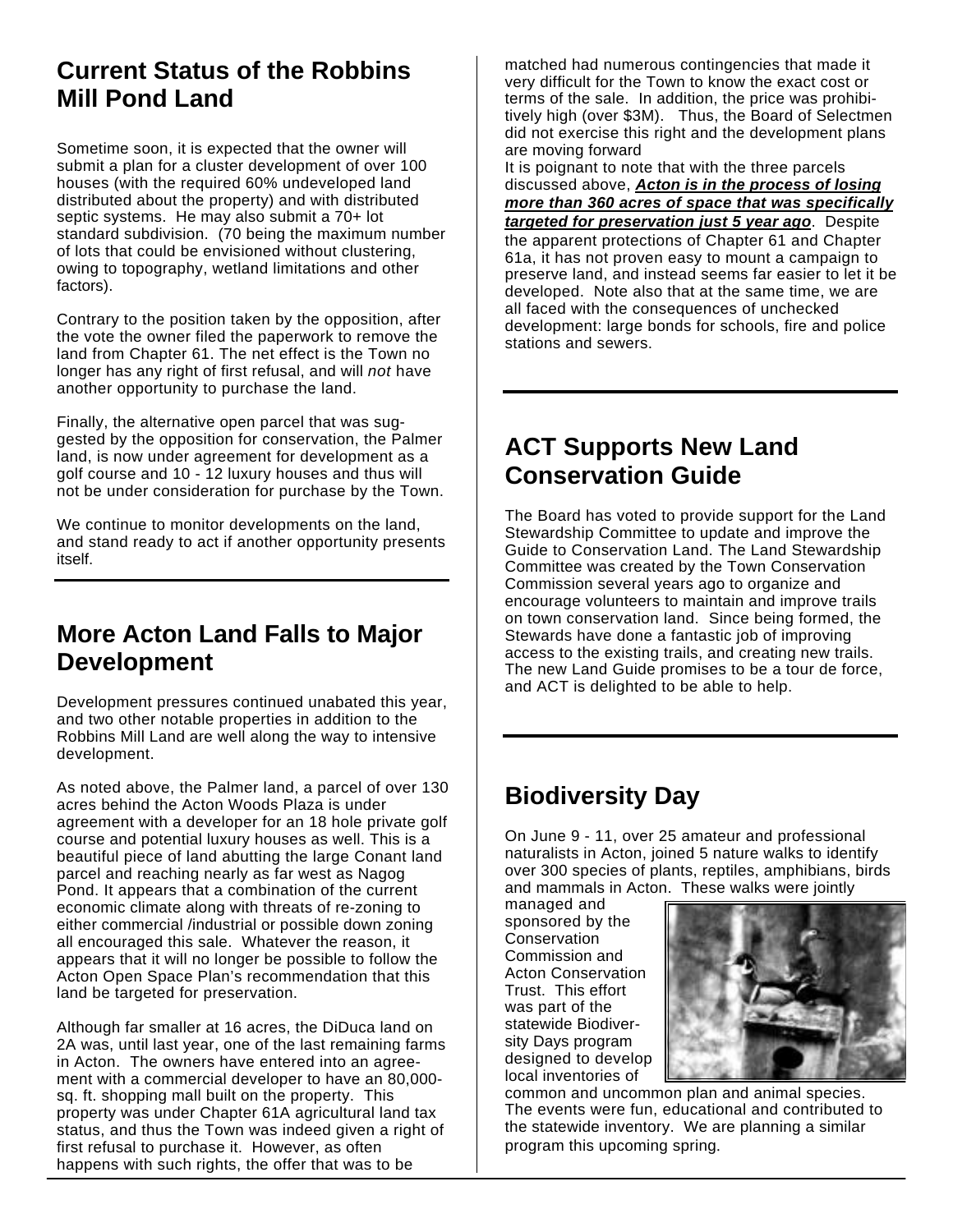## **How Much Open Space is Enough?**

A question heard many times during the lengthy debates over the Robbins Mill Pond Land, was "How much open land do we/Acton need?" This is especially important when we consider the increasing cost of such land. While there is no simple answer to the question, we can at least do a comparative study of Acton with our neighboring Towns. By looking at how much open space is conserved per each resident, we can get a measure of the value placed on open space and the incentives for further preservation.

The following data were compiled from various sources, including Town Reports, Open Space Plans, and the reports of various private land trusts. Data was also obtained from State sources and from conversations with Town and Trust officials.

The table shows all permanently protected land and how it is protected. This includes Town State and Federal conservation lands, Land Trust (local and other) lands and conservation restrictions (including agricultural preservation restrictions). The chart following shows the amount of land per resident.

|            | Town  | State | Federal | Land<br>Trust | Other | CR's | <b>Total acres</b><br>protected |
|------------|-------|-------|---------|---------------|-------|------|---------------------------------|
| Maynard    | 150   |       | 781     |               |       |      | 931                             |
| Littleton  | 975   |       | O       |               |       | 20   | 995                             |
| Boxborough | 698   | 74.5  | O       | 20            | 82    | 176  | 1.051                           |
| Acton      | 1,553 | 29    |         |               |       | 15   | 1.597                           |
| Westford   | 1.189 | 4     |         | 112           | 46    | 248  | 1.599                           |
| Stow       | 1,121 | 1359  |         |               | 19    | 48.5 | 2,547                           |
| Carlisle   | 930   | 922   | 321     | 125           | 69    | 443  | 2,810                           |
| Concord    | 1,250 | 202   | 518     | 714           |       | 1060 | 3.744                           |

**Acres of Permanently Protected Land in Acton and Neighboring Towns According to Ownership** (CR refers to Conservation or Agricultural Preservation Restrictions)



Several interesting facts emerge from this data.

Perhaps most startling, is that while Acton has a considerable amount of open space preserved (1,553 acres) it provides only 0.08 acres per resident, making it the lowest of all neighboring towns. By contrast, Acton has preserved nearly all of our open space as Town conservation land.

What message does this send to us? First of all, Acton is behind in land preservation relative to our population, and while open land shrinks, the population continues to grow. Second, it means we have not been very creative in our approaches to preservation and must push harder for far more conservation restrictions, as well as pursuing state and federal help in keeping land open. Most of all it says that we must not be satisfied with where we are. Acton has done a great job in preserving the conservation land we have, but we cannot conclude that it is enough.

## **Mark Your Calendars: Future Events:**

In January, the Board of the ACT will sponsor a

meeting with other neighboring land trusts for the purposes of sharing information and lessons learned.

On Feb.  $8<sup>th</sup>$ , 2001, ACT will hold the annual meeting. All members are invited. We are planning an exciting program with presentations on Biodiversity and the new Community Preservation Act.

In April, we will participate in the Acton Earth Day celebration. And in May we hope to begin a series of birding and nature walks. In June, we will again participate in the state Biodiversity Day with a series of events.

If you are interested in helping with any of these events, call Karen O'Neill at 635-0237 or Susan Mitchell-Hardt at 369-9264.

ACTON CONSERVATION TRUST P.O. Box 658 Acton, Massachusetts 01720

Board of Directors Karen O'Neill, *Co-Presiden*t Susan Mitchell-Hardt , *Co-*

James Eldridge, *Vice President* Morene Bodner, *Treasurer* David Hardt, *Clerk* Brewster Conant<br>William Hill **Carol Holley** William Hill **Carol Holley**<br>
Nan Millett **William Mul** Chip Orcutt

*President* William Mullin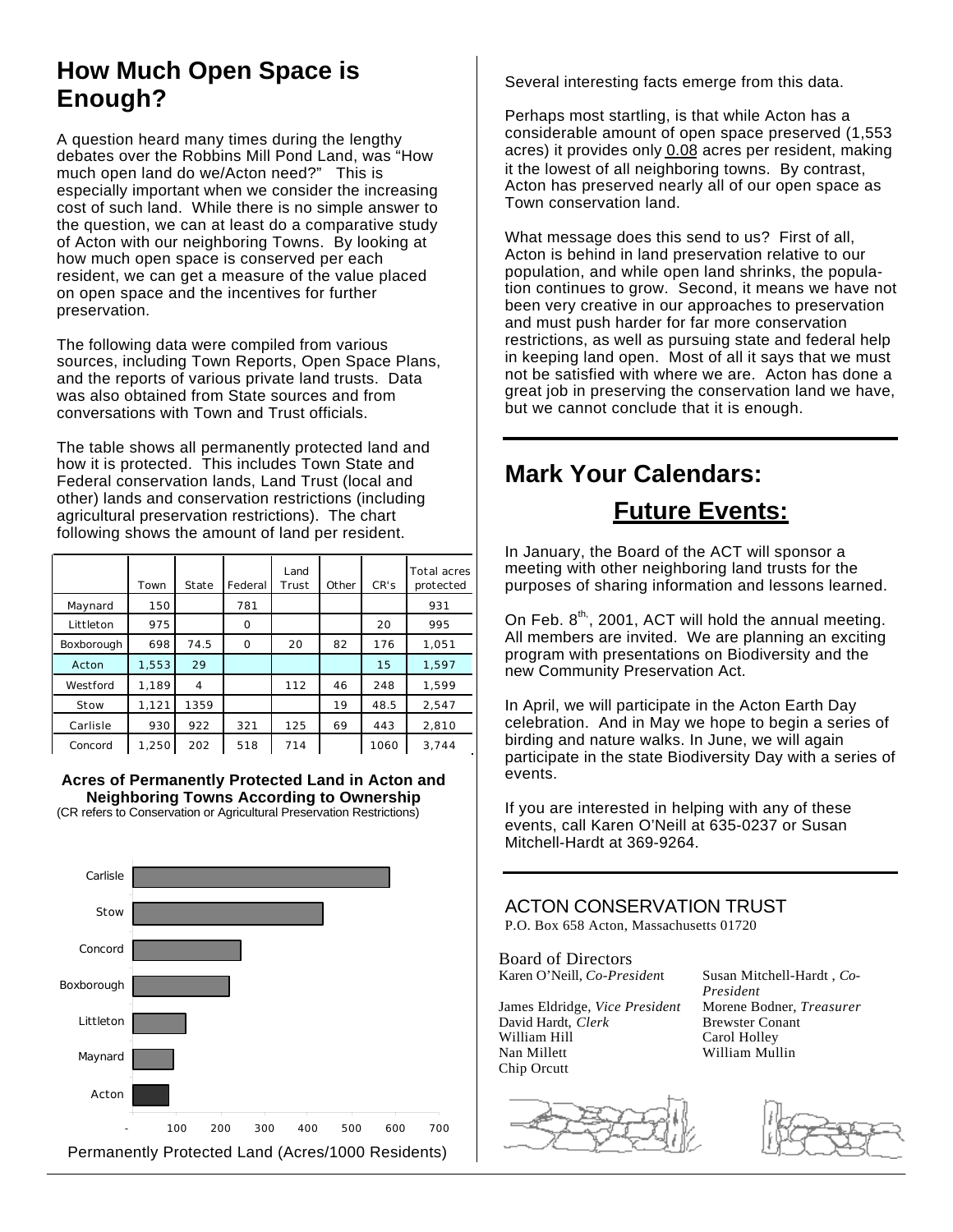Acton Conservation Trust P. .O. Box 658 Acton, Massachusetts 01720



## **LAND TRUST NEWS**

Volume 2, No. 1 November 2000

## A PUBLICATION FOR MEMBERS OF THE **ACTON CONSERVATION TRUST**



*"We are all indigenous to this planet, this mosaic of wild gardens we are being called by nature and history to reinhabit in good spirit. Part of the responsibility is to choose a place. To restore the land one must live and work in a place. To work in a place is to work with others. People who work together in a place become a community, and a community, in time grows culture. To work on behalf of the wild is to restore culture"*

*Gary Snyder, Rediscovery of Turtle Island*